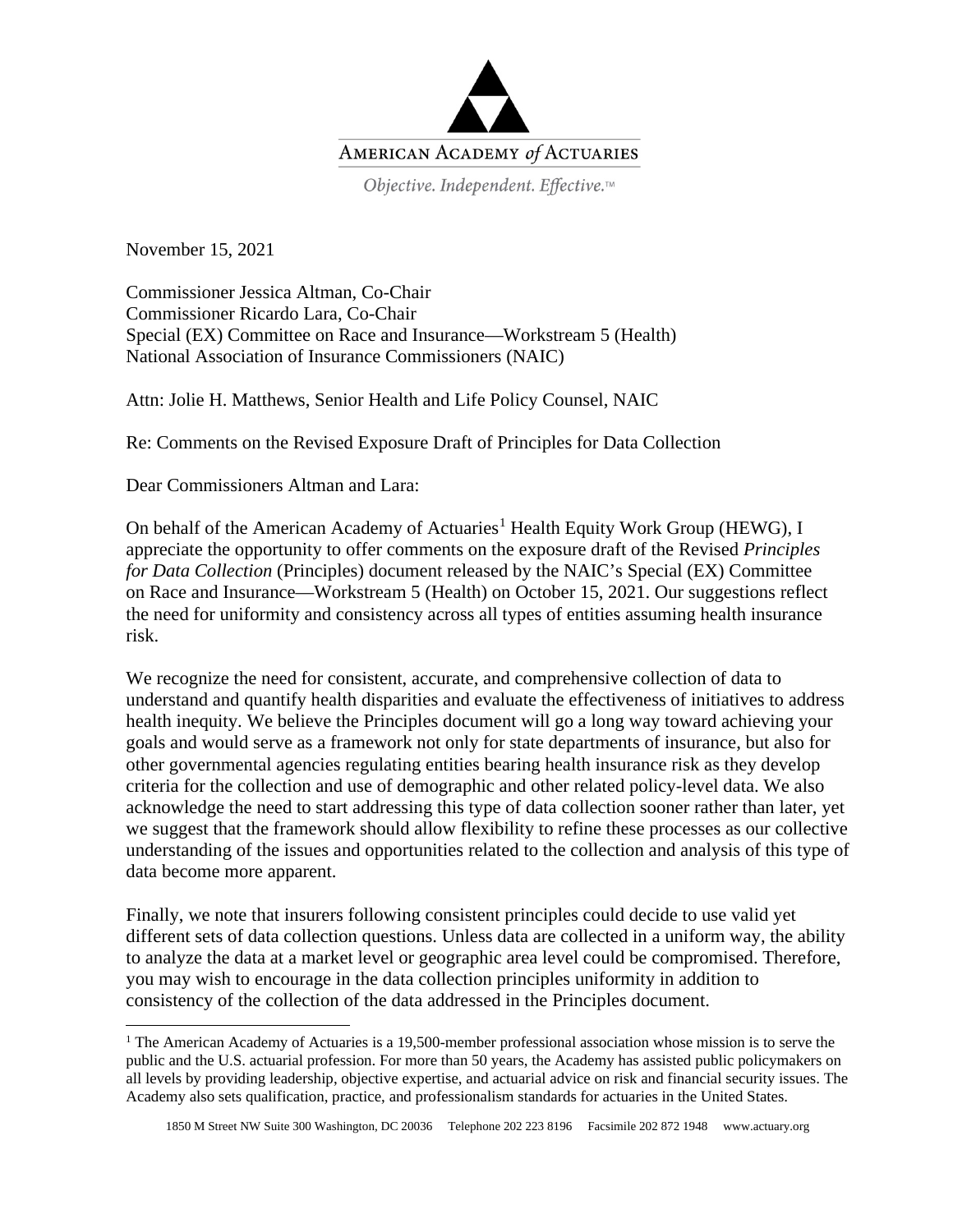Please find our redlined edits and comments in Attachment A.

We note that the Academy's Health Equity Work Group is looking at health equity from a broader perspective, which includes race and ethnicity concerns across all types of health plans. The work group is also exploring issues related to algorithms and the use and collection of data as they relate to health equity. As we continue our work in these areas, we hope to have the opportunity to provide you with our findings and further recommendations and to learn from your experience as you work with states in launching these principles.

Thank you for the opportunity to provide input on the revised *Principles for Data Collection*. We welcome the opportunity to speak with you in more detail and answer any questions you have regarding these comments or on other topics related to health equity. If you do have any questions or would like to discuss further, please contact Matthew Williams, the Academy's senior health policy analyst, at [williams@actuary.org.](mailto:williams@actuary.org)

Sincerely,

Annette V. James, MAAA, FSA, FCA Chairperson, Health Equity Work Group American Academy of Actuaries

CC: Brian R. Webb, Assistant Director, Life and Health Policy and Legislation, NAIC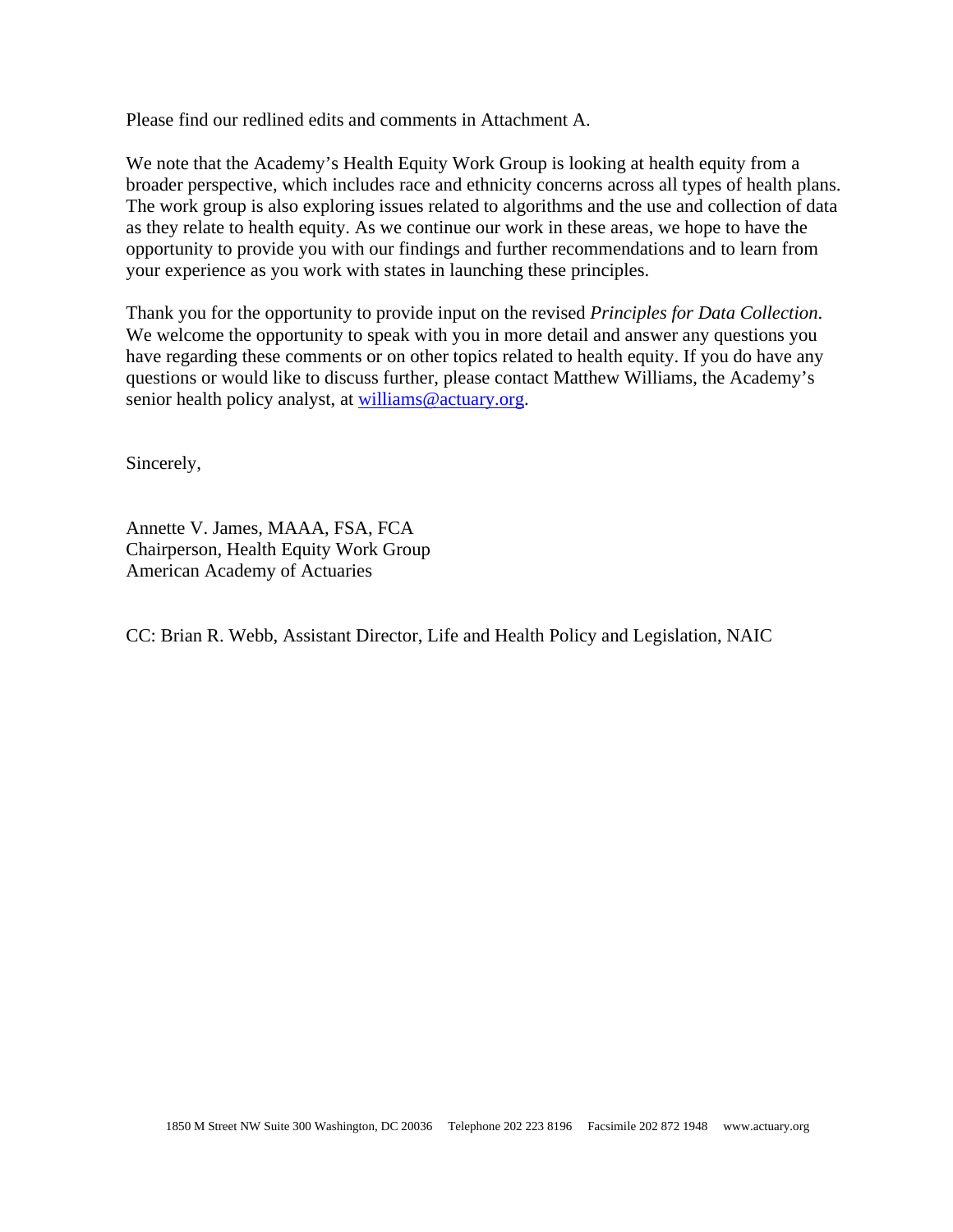### Attachment A.

## Draft: 10/15/21

Comments are being requested on this draft document on or before Monday, Nov. 15, 2021. Comments should be sent by email only to Jolie Matthews at jmatthews@naic.org.

# **DRAFT**

# National Association of Insurance Commissioners (NAIC) Special Committee on Race and Insurance – Workstream 5 (Health) Principles for Data Collection

RECOMMENDS that state insurance departments and all health insurance companies promote, consider, and uphold the following principles according to their respective roles; and

THIS DOCUMENT is intended to establish consistent high-level guiding principles for the collection and treatment of data on race, ethnicity, and other demographic characteristics in the business of health insurance. These principles are guidance and do not carry the weight of law or impose any legal liability. This guidance can serve to inform state insurance departments and health insurance companies of recommendations aimed at addressing disparities in health insurance and health care. This guidance begins with the premise that robust data collection must be a priority of state insurance regulators and the regulated health insurance companies to both quantify existing disparities and evaluate the effectiveness of initiatives to address those disparities.

Throughout this document, "health insurance companies" is intended to include all entities bearing health insurance risk and for which the health products and services provided are regulated by state insurance departments. This will differ by state and includes applicable health maintenance organizations, life insurance, casualty insurance, or other types of entities that offer health insurance products, as well as provider organizations that are regulated by state insurance departments due to the nature of the risk borne.

#### Data Collection

- a) Health insurance companies should be expected to systematically collect, maintain, protect, and report on, at minimum, enrollee data on race, ethnicity, *income*, occupation, geographic location, highest level of education, preferred language, sex (including gender identity), sexual orientation, and disability.
- b) Health insurance companies should use data collection strategies and question language that has been consumer-tested and is widely recognized for increased accuracy and responsiveness. (The Appendix provides specific language for health insurance company consideration and also directs companies to other widely recognized sources for data collection integrity.)
- c) The disclosure of demographic data by prospective insureds and enrollees must always be

**Commented [AAA1]:** Consistency of the data collection process is paramount to the effective use of this data collected for the purpose of measuring and monitoring health disparities. As currently drafted, the first paragraph of this document limits applicability of these principles to "all health insurance companies", which we believe limits the ability of insurance departments to uniformly apply these principles to its regulated entities offering similar insurance products. In many jurisdictions, health maintenance organizations (HMOs) are not considered to be health insurance companies, and state insurance law usually carve out specific insurance provisions to ensure that HMOs are held to consistent standards that promote a level playing field. It is not clear whether these principles would apply to HMOs and other risk-bearing organizations. Additionally, because some entities licensed as life insurance companies or property and casualty companies offer health insurance products, it would be helpful to clarify whether these principles apply to non-health insurance companies that offer health insurance coverage. Coordination with the other workstreams focusing on life and P&C lines may be prudent to ensure consistency. Therefore, we recommend broadening the term used to describe the entities to which these principles would apply to allow for uniform application to similarly situated riskbearing entities offering health products or services and that are regulated by the state insurance department.

In order to minimize the number of changes throughout the document, we suggest adding this paragraph, which is intended to allow the principles to apply consistently to all entities bearing health insurance risk, and which are regulated by state insurance departments. We recognize that the entities that are regulated by state insurance departments evolve over time and this paragraph is intended to be evergreen.

Alternatively, we would suggest using the term "health insurance entity" in the first paragraph and changing this definition accordingly. This alternative would require changing "health insurance company" to health insurance entity" in several places throughout the document.

**Commented [AAA2]:** We suggest including income, occupation, address (at least ZIP code), and highest level of education, as minimum data elements to be collected so that some of the basic elements of social and economic factors on health disparities could be captured in the data collected. This would help the user of the data collected to understand the various facets of disparities and the intersection of race, income, geography, and equity. We recognize that the data needs may evolve over time. Therefore, it may be prudent to allow for periodic revision of the minimum data elements collected.

.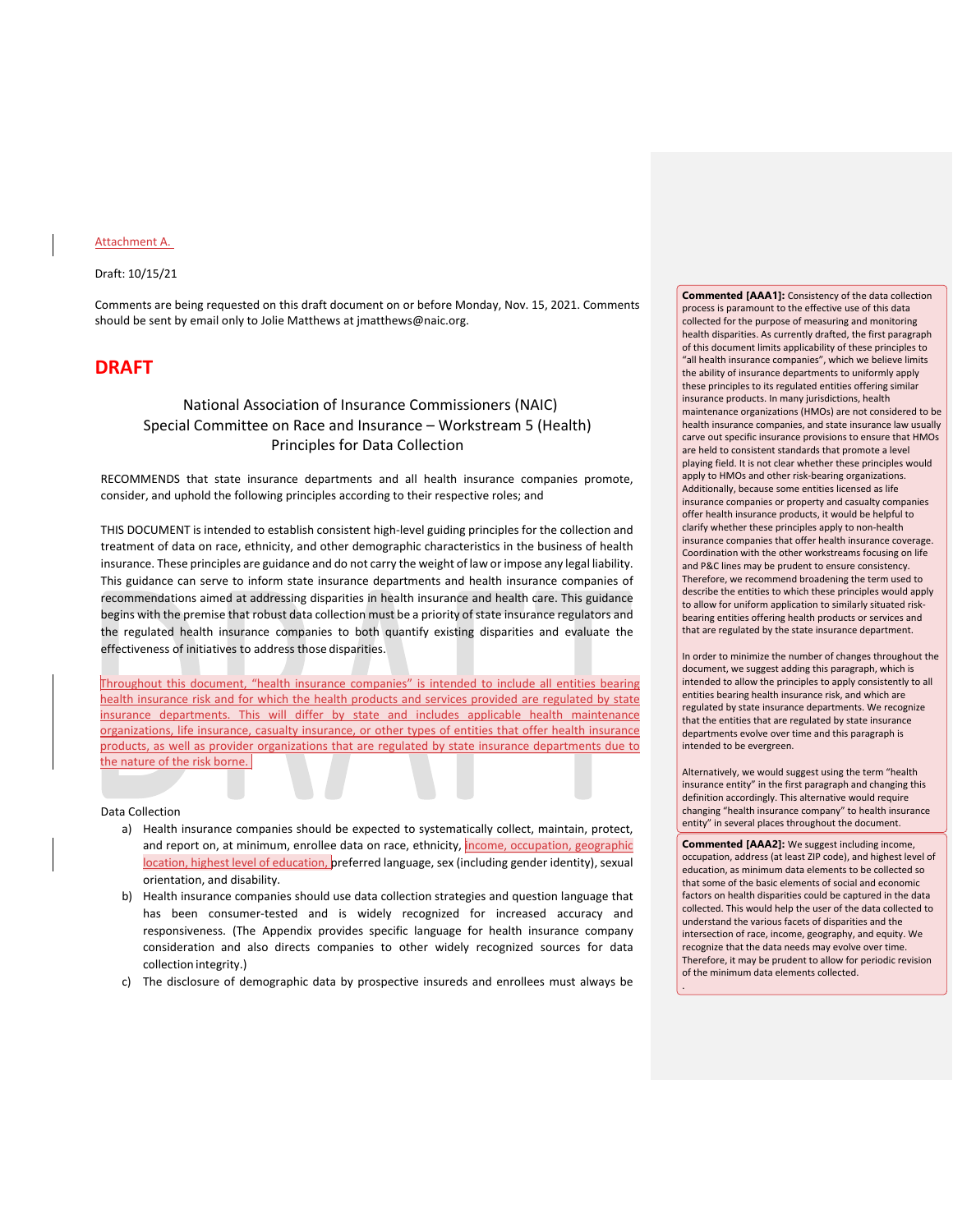voluntary and based on self-identification or disclosure. Therefore, a "prefer to not answer" option should be included if insureds and enrollees are asked to answer demographic questions.

- d) To the extent that insurers use staff to collect and/or analyze demographic data, insurers should develop and implement trainings on how to ask questions about race, ethnicity, and language (REL), and sexual orientation and gender identity (SOGI), including training on how to maintain privacy.
- e) Health insurance companies should be encouraged to pursue the NCQA's Distinction in Multicultural Health Care (or an equivalent current NCQA product that addresses how organizations meet diversity, equity and inclusion goals for employees, insureds, and enrollees).
	- a. State-based exchanges should consider identifying insurers that have achieved the NCQA Distinction in Multicultural Health Care (or an equivalent current NCQA product) as part of the exchanges' public-facing websites.
- f) Insurers should collect demographic data about participating providers in their networks to ensure network adequacy requirements are being met and to ensure that the provider network addresses the needs of the service area.
- g) To the extent practicable, state departments of insurance should coordinate on uniform format and questions to facilitate the aggregation and analysis of this data across jurisdictions and across all regulated entities.

### Data Use and Regulation

- a) Insurance departments should confirm that neither state nor federal law prohibits an insurer from collecting race, ethnicity, income, occupation, geographic location, highest level of education, preferred language, sex (including gender identity), sexual orientation, and disability information. Such clarification should distinguish between the collection of demographic data and the prohibited use of demographic data in rating, underwriting practices, and benefit determinations.
- b) Health insurance companies should apply HIPAA protections to demographic data and should consider the collection of demographic data in measures that address protected health information. Health insurance companies should be prohibited from reporting demographic data that would permit the identification of individuals. In these limited circumstances—when privacy protections prevent reporting on disaggregated demographic data—health insurance companies and regulators should clearly state that this is the reason why the data was not reported. State insurance departments and health insurance companies should coordinate on appropriate guidelines for defining the circumstances that would prevent reporting on disaggregated data due to privacy concerns.
- c) Insurance departments and health insurance companies should coordinate on acceptable uses of demographic data within company operations. Acceptable uses may include evaluating algorithms for bias; analyzing claims, enrollment, and complaint data to better understand health care disparities or to evaluate the efficacy of programsintended to reduce health care disparities; provider network development and coordination of care; reporting requirements; service quality improvement ; assessing or planning to meet the need for health-related social services and supports, including trauma-informed care; and targeted outreach to underserved populations,

**Commented [AAA3]:** This section appears to be limited to state-based exchanges. To ensure a level playing field, we suggest encouraging all insurance companies to pursue an appropriate designation which indicates the attainment of minimum equity standards. While we have no comment on the specific designation cited, we believe that to have consistency across similarly situated risk bearing entities, this standard should not be limited to insurers offering plans on the exchange.

**Commented [AAA4]:** We suggest including income, occupation, address (at least ZIP code), and highest level of education, as minimum data elements to be collected so that some of the basic elements of social and economic factors on health disparities could be captured in the data collected. This would help the user of the data collected to understand the various facets of disparities and the intersection of race, income, geography, and equity.

**Commented [AAA5]:** Consider explicitly encouraging the development of guidelines for determining when privacy concerns may prevent disaggregation of data. This may include the development of uniform credibility standards for this purpose.

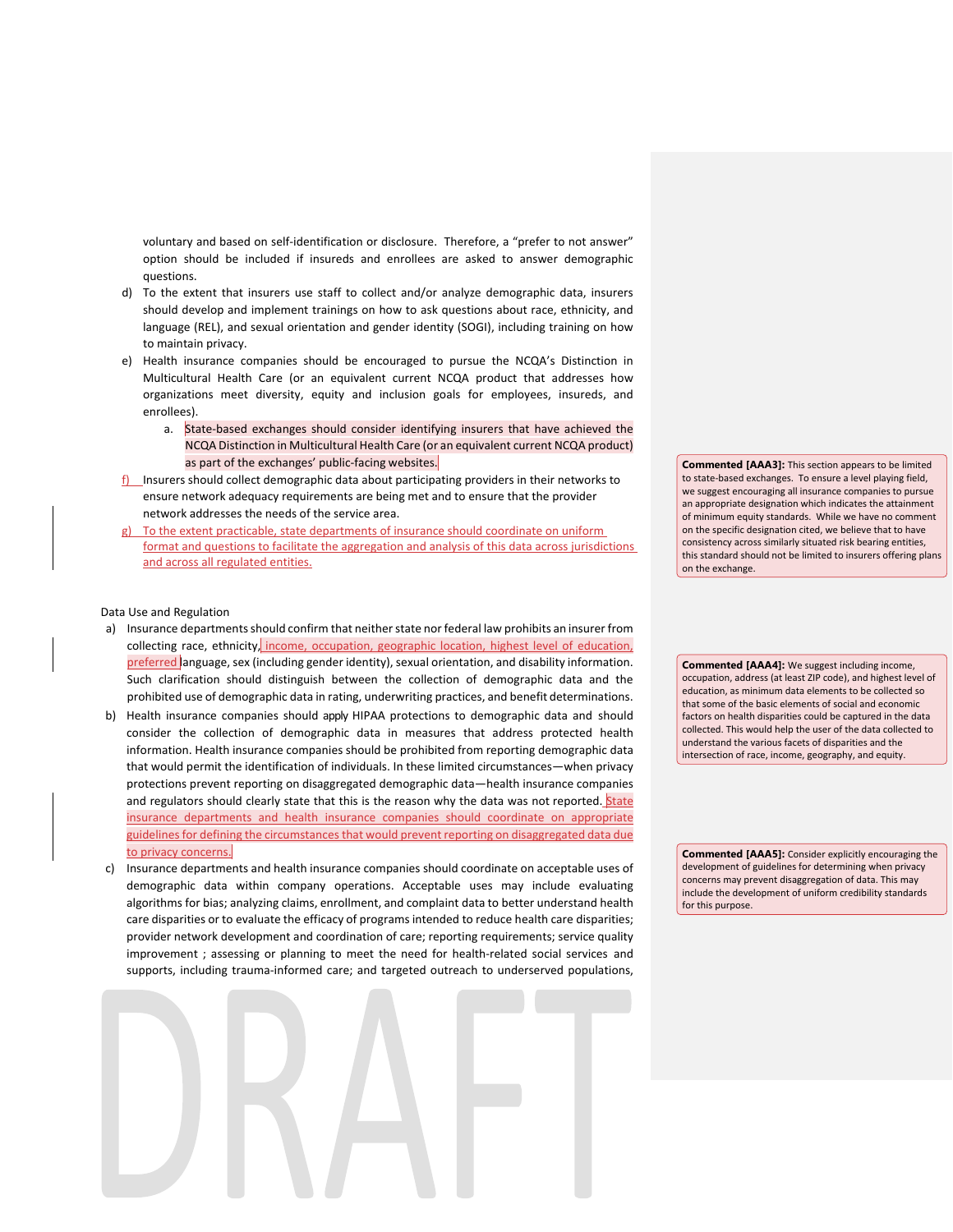among other uses.

- d) Insurance departments and health insurance companies should coordinate on criteria for validating the data collected to ensure a uniform minimum level of quality.
- d)e) nsurance departments and health insurance companies should coordinate on guidelines for ensuring that data collected for this purpose are not inadvertently comingled with data used for purposes for which the use of demographic data is prohibited.
- e)f) Insurance departments, individually or collectively through the NAIC, or designated third parties, should collect and review demographic data from health insurance companies to better understand the marketplace and efforts and opportunities for health insurance companies to advance and improve services and advance health equity.

**Commented [AAA6]:** It may be helpful to suggest that companies validate the data collected based on minimum standards set by the state department of insurance.

**Commented [AAA7]:** We also suggest including suggestions to ensure that the data collected in accordance with these principles are not inadvertently comingled with data used for purposes for which the use of demographic data is prohibited.

**Commented [AAA8]:** Consider revising this section to allow for the use of a third party/parties to collect and/or review this data in accordance with these principles.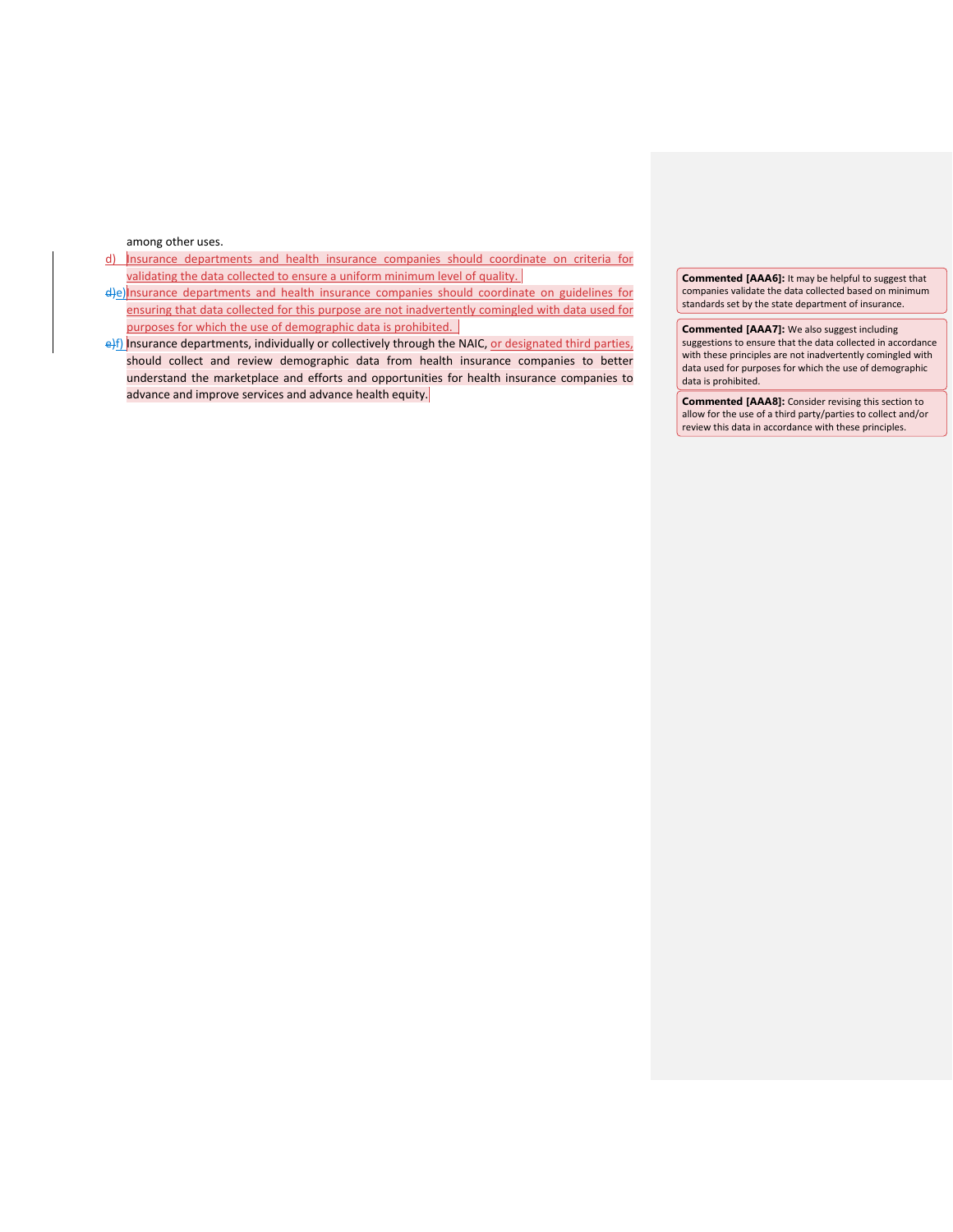# Appendix

# Recommended Standards for Data Collection

This section provides specific recommendations for data collection standards for race and ethnicity. Though widely recognized for increased accuracy and responsiveness, these standards, examples, and sources are not the sole resources that health insurance companies may use to develop data collection systems and processes. As such, this section also provides a list of resources for data collection related to language, sexual orientation, gender identity, and disability. Health insurance companies should be familiar with long-standing guidance from the U.S. Department of Health and Human Services on [Data](https://aspe.hhs.gov/basic-report/hhs-implementation-guidance-data-collection-standards-race-ethnicity-sex-primary-language-and-disability-status) [Collection Standards for Race, Ethnicity, Sex, Primary Language, and Disability](https://aspe.hhs.gov/basic-report/hhs-implementation-guidance-data-collection-standards-race-ethnicity-sex-primary-language-and-disability-status) Status. All questions should allow for the option to self-identify, including a "choose not to answer" option or a blank, fillable option.

- a) On race and ethnicity
	- a. In preparation for the 2020 Census, the U.S. Census Bureau conducted research to improve the collection of race/ethnicity data and found that providing a combined race/ethnicity question with detailed checkboxes decreased nonresponse and improved accuracy. In addition, as [summarized b](https://www.shvs.org/wp-content/uploads/2021/05/SHVS-50-State-Review-EDITED.pdf)y the State Health Access Data Assistance Center at the University of Minnesota, the research:
		- i. Reinforced the importance of allowing multiple responses;
		- ii. Suggested that "Mark all that apply" or "Select all that apply" is better than "Select one or more";
		- iii. Suggested that using "race/ethnicity" terminology is less confusing than using terms like "category," which can suggest a hierarchy; and
		- iv. Found that data collection is improved when there is a dedicated "Middle Eastern or North African" response category for race (currently classified as "White").
	- b. Data should be collected at a granular level to allow for disaggregation, particularly for Asian Americans, Native Hawaiians and Pacific Islanders (AANHPI), Hispanics, and Middle Eastern and Northern African (MENA) populations.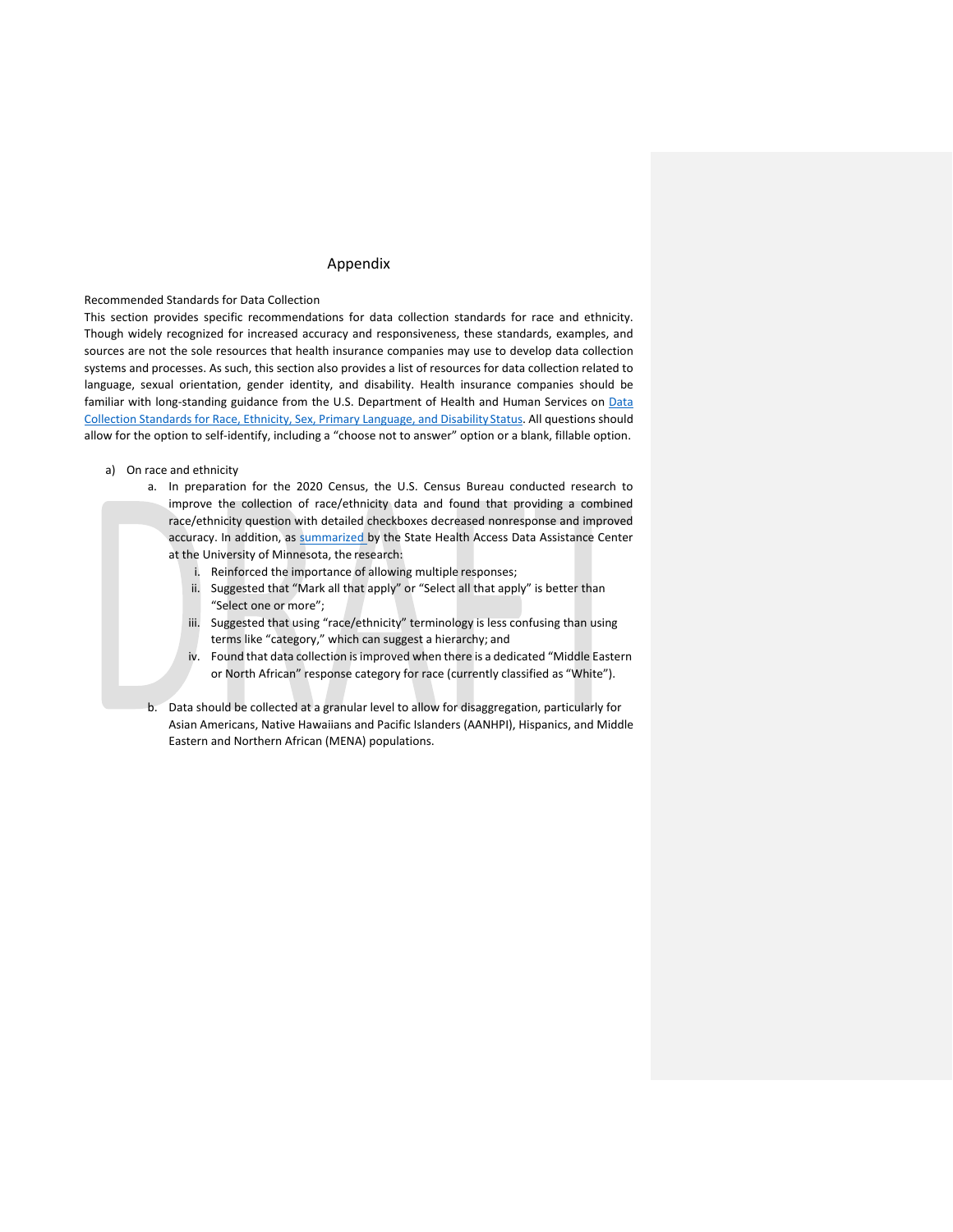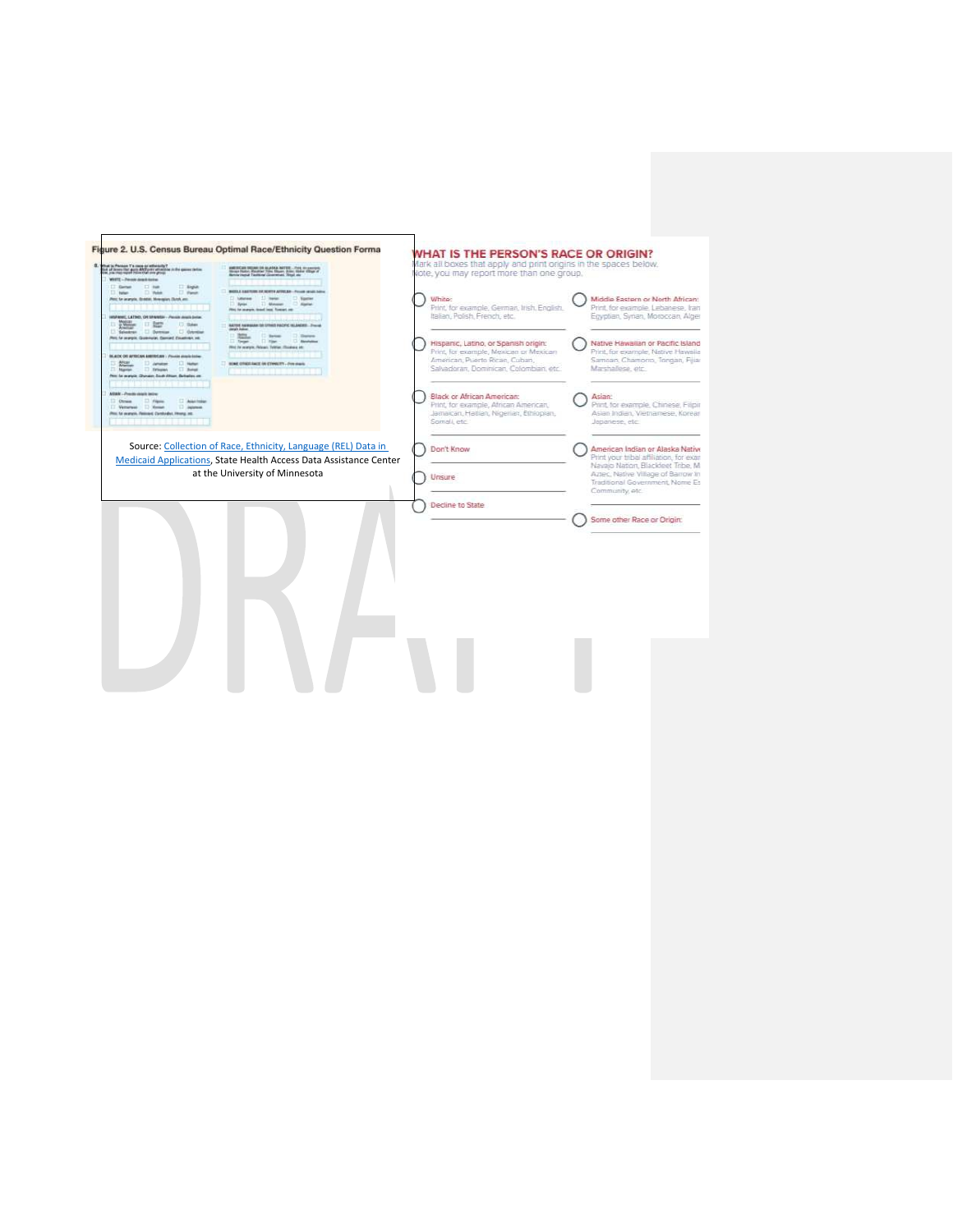

### c. Sources

1. Asian & Pacific Islander American Health Forum (2021). *Policy Recommendations: Health Equity Cannot be Achieved without Complete and Transparent Data Collection and the Disaggregation of Data.* https://www.apiahf.org/wp-content/uploads/2021/02/APIAHF-Policy-Recommendationas-Health-Equity.pdf

2. State Health and Value Strategies (2021). Collection of Race, Ethnicity, Language (REL) Data in Medicaid Applications: *A 50-State Review of the Current Landscape*. https://www.shvs.org/wpcontent/uploads/2021/05/SHVS-50-State-Review-EDITED.pdf

3. US Census Bureau (2017). *2015 National Content Test Race and Ethnicity Analysis Report: A New Design for the 21st Century*. https://assets.documentcloud.org/documents/4316468/2015nct-Race-Ethnicity-Analysis.pdf

4. Institute of Medicine (for AHRQ) (2021). *Race, Ethnicity, and Language Data: Standardization for Health Care Quality Improvement*. https://www.ahrq.gov/research/findings/finalreports/iomracereport/index.html

5. McGee, M.G. (2020). *Race, Ethnicity, Language and Disability (REALD) Implementation Guide*. https://sharedsystems.dhsoha.state.or.us/DHSForms/Served/le7721a.pdf

b) On preferred language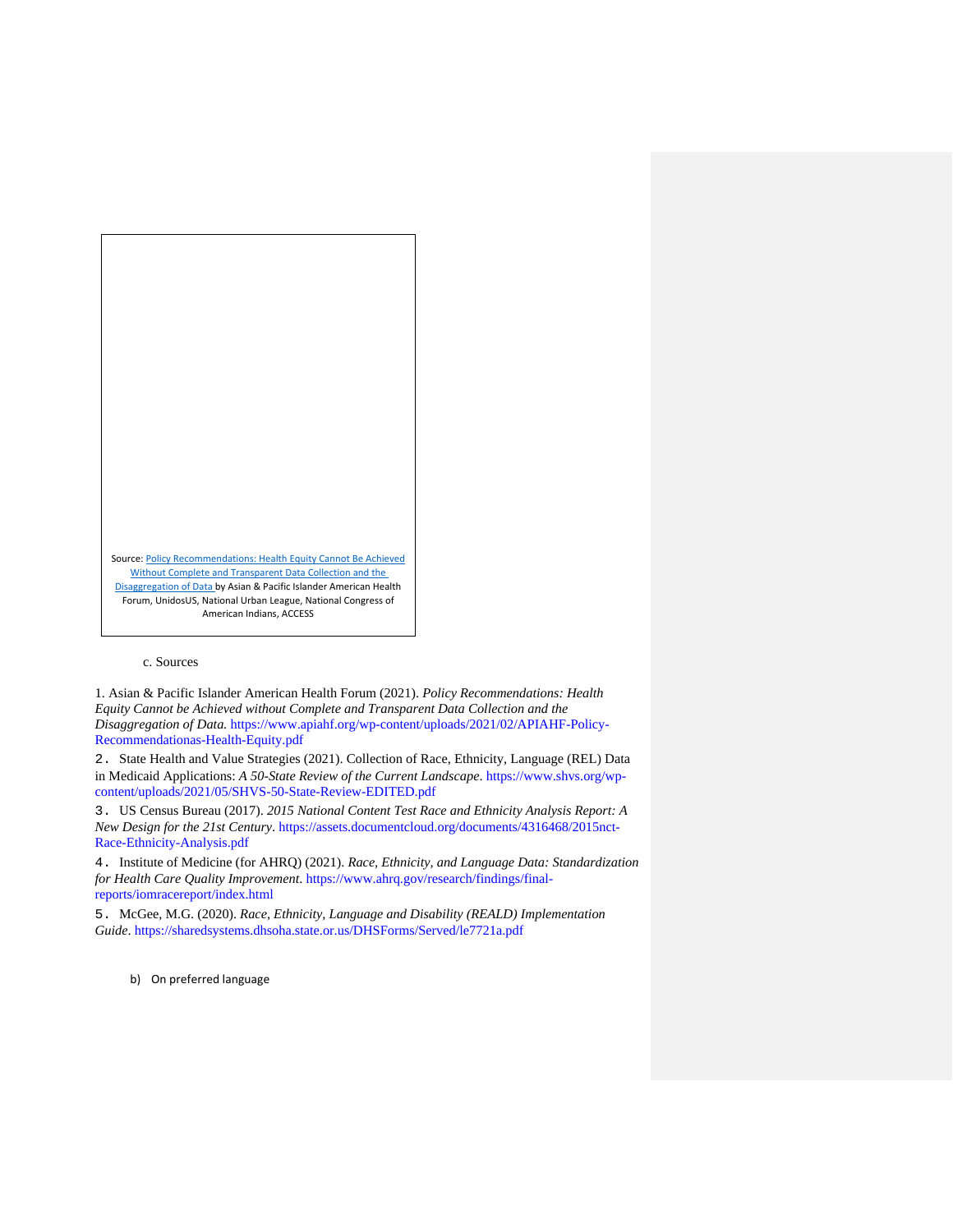a. The American Community Survey, consistent with recommendations from the Department of Health and Human Services, also captures data on English language proficiency and optional questions for the language spoken at home. These

| <b>Data Standard for Primary Language</b>                                     | Language Spoken Standard (optional)                                                                                                                                                                                                                                                                                        |
|-------------------------------------------------------------------------------|----------------------------------------------------------------------------------------------------------------------------------------------------------------------------------------------------------------------------------------------------------------------------------------------------------------------------|
| How well do you speak English?<br>Very well<br>Well<br>Not well<br>Not at all | Do you speak a language other than English at home?<br>YAS<br>No<br>or persons speaking a language other than English (answering yes<br>to the question above): What is this language?<br>Spanish<br>Other language (Identify)                                                                                             |
|                                                                               | If a state wants to collect more detailed information on language other than Spanish, HHS recommends<br>conducting analysis using U.S. Census Bureau American Community Survey (ACS) data to identify the ten most<br>prevalent languages spoken (which can be rolled into "other" to comport with the minimum standards). |

questions are recommended for anyone age 5 years or older.

- c) On sex, sexual orientation, and genderidentity
	- a. The National Academies of Sciences, Engineering, and Medicine recently convened an expert panel entitled *[Measuring Sex, Gender Identity, and Sexual Orientation](https://www.nationalacademies.org/our-work/measuring-sex-gender-identity-and-sexual-orientation-for-the-national-institutes-of-health)* that will culminate in clear guidelines outlining the guiding principles and best practices for collecting sexual orientation and gender identity information. Recommendations will address collection and use of this information in research and non-research surveys, along with medical and other administrative records. These recommendations can help inform data collection by industry.
	- b. The Williams Institute at the UCLA School of Law has published several reports onbest practices for asking questions about sex, sexual orientation, and gender identity. Key practices include:
		- i. Sexual orientation survey items should be culturally appropriate, relevant, acceptable, and compatible with the respondent's understanding of the construct that the question is intended to measure. Sexuality can be understood differently in different racial/ethnic populations. It is recommended that surveys assess multiple dimensions of sexuality, such as measures of sexual behavior, sexual attraction, and self-identity. When measuring sexual diversity within racial/ethnic minority groups, researchers might also consider including additional response options for sexual orientation identity terms, such as twospirit, same gender loving, homosexual, down low, or queer, that may turn out to be more relevant for non-white populations.
			- Conceptually, sexual orientation has three major dimensions self-identification (gay, lesbian, bisexual, heterosexual, queer, or asexual), sexual behavior or the sex of partners (same sex, different sex, both sexes, neither), and sexual

ii.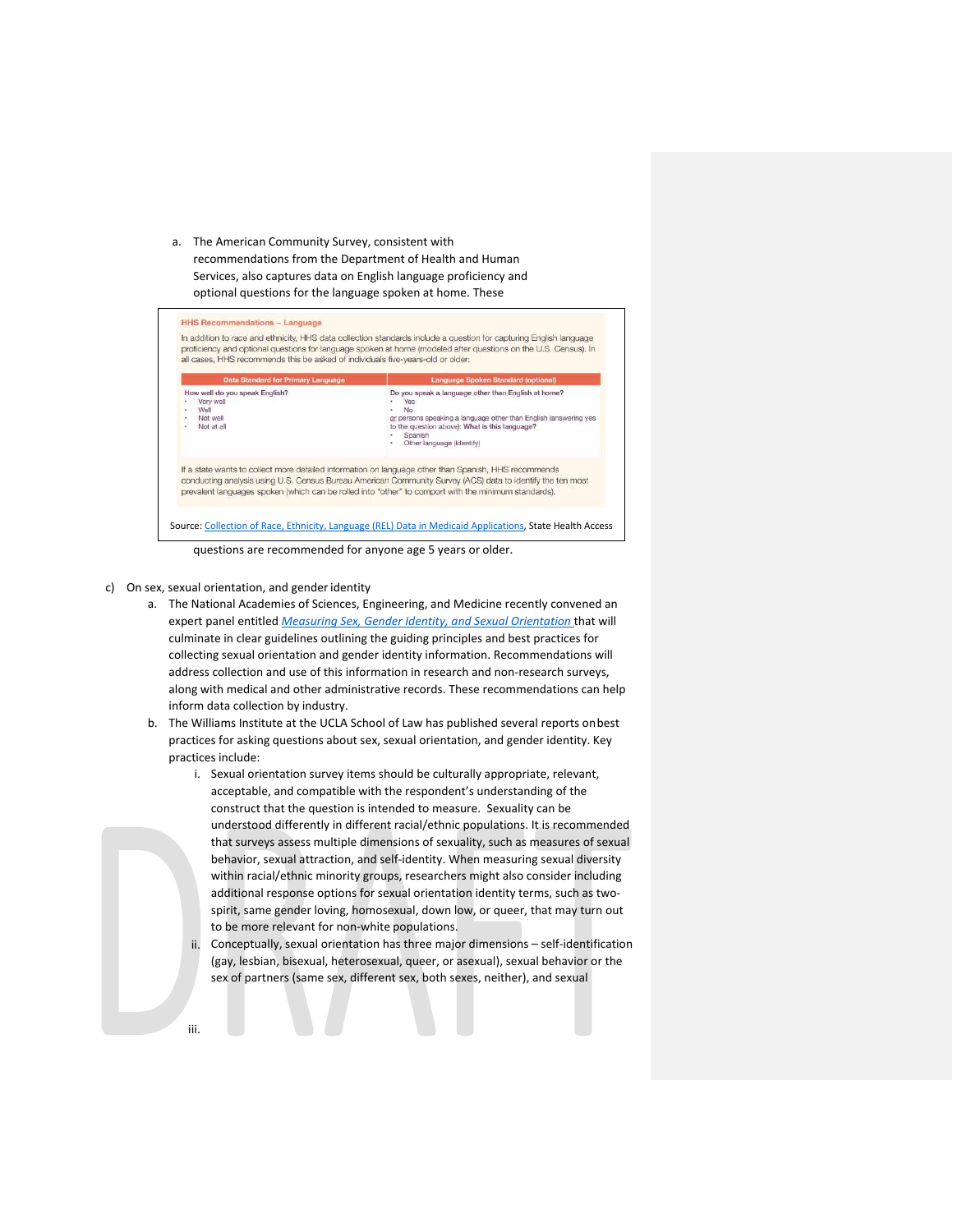attraction (the sex or gender of people that the respondent feels attracted to). Surveys should allow for a wide range of responses. When asking about sex, it is recommended to use a "two-step" approach. Respondents should be asked what sex they were assigned at birth or what sex is indicated on their birth certificate, and should also be asked how they describe their current gender identity. When describing current gender identity, respondents should be allowed to 'check all that apply' or fill in their own descriptor. If a respondent identifies as transgender, a follow-up question should be included to further identify whether male to female, female to male, or transgender gender nonconforming.

## c. Sources:

- i. The GenIUSS Group. (2014). *Best Practices for Asking Questions to Identify Transgender and Other Gender Minority Respondents on Population-Based Surveys*. J.L. Herman (ed.). Los Angeles, CA: The Williams Institute[. https://williamsinstitute.law.ucla.edu/wp-content/uploads/Survey-](https://williamsinstitute.law.ucla.edu/wp-content/uploads/Survey-Measures-Trans-GenIUSS-Sep-2014.pdf)[Measures-Trans-GenIUSS-Sep-2014.pdf](https://williamsinstitute.law.ucla.edu/wp-content/uploads/Survey-Measures-Trans-GenIUSS-Sep-2014.pdf)
- ii. Cahill, S., Baker, K., Makadon, H. *Do Ask, Do Tell: A Toolkit for Collecting Sexual Orientation and Gender Identity Information in Clinical Settings*. Boston, MA: Fenway Institute. <https://doaskdotell.org/>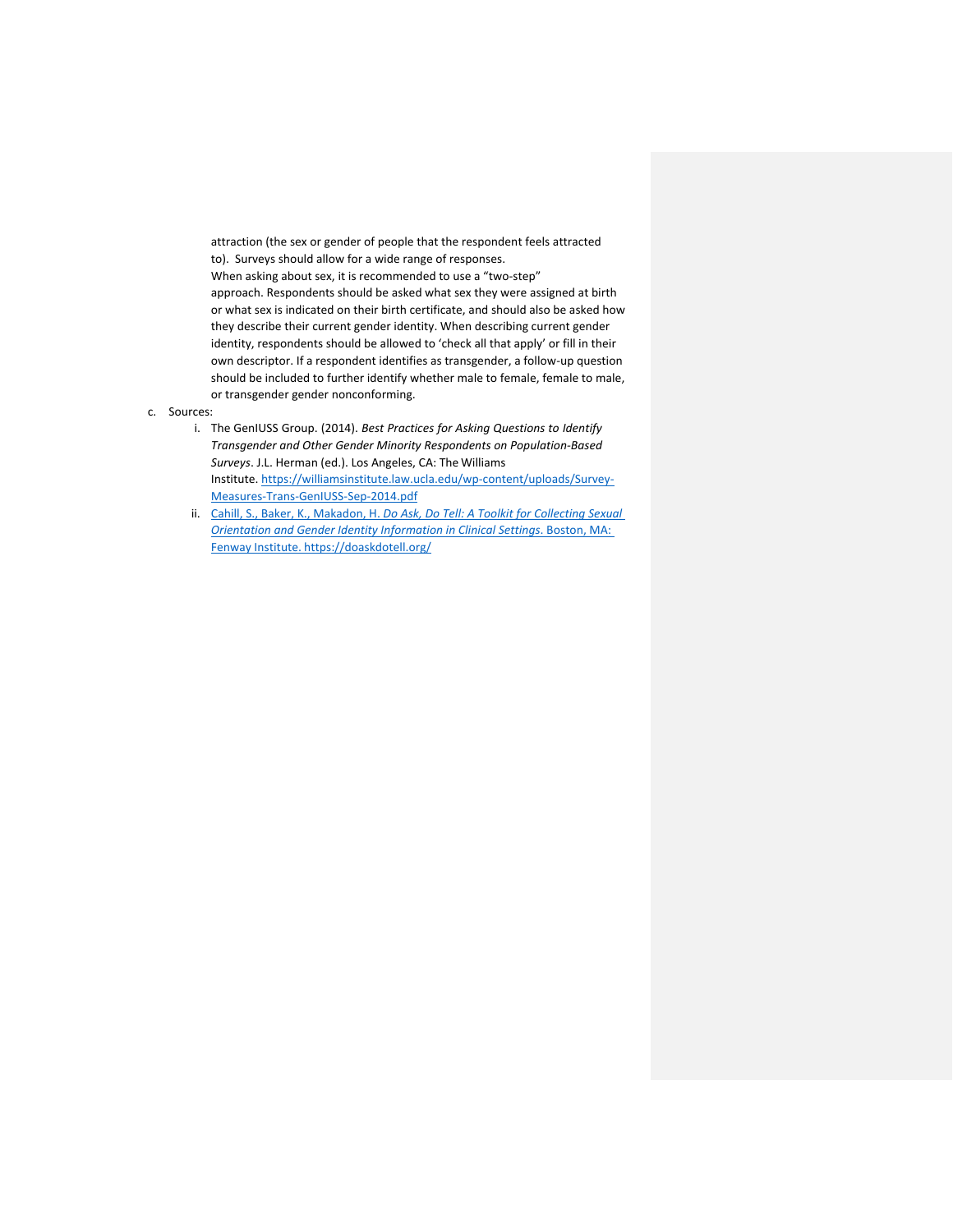- iii. Brown, T. N. T. and Herman, J. L. (2020). *Exploring International Priorities and Best Practices for the Collection of Data about Gender Minorities: A Focus on*  South America, Report of Meeting. Los Angeles, CA: The Williams Institute[. https://williamsinstitute.law.ucla.edu/wp-content/uploads/WPATH-](https://williamsinstitute.law.ucla.edu/wp-content/uploads/WPATH-English-Mar-2020.pdf)[English-Mar-2020.pdf](https://williamsinstitute.law.ucla.edu/wp-content/uploads/WPATH-English-Mar-2020.pdf)
- iv. The Sexual Minority Assessment Research Team (SMART) (2009). *Best Practices for Asking Questions about Sexual Orientation on Surveys.* Los Angeles, CA: The Williams Institute. [https://williamsinstitute.law.ucla.edu/wp](https://williamsinstitute.law.ucla.edu/wp-content/uploads/Best-Practices-SO-Surveys-Nov-2009.pdf)[content/uploads/Best-Practices-SO-Surveys-Nov-2009.pdf](https://williamsinstitute.law.ucla.edu/wp-content/uploads/Best-Practices-SO-Surveys-Nov-2009.pdf)
- v. Centers for Disease Control and Prevention (2020). *Collecting Sexual Orientation and Gender Identity Information.*  [https://www.cdc.gov/hiv/clinicians/transforming-health/health-care](https://www.cdc.gov/hiv/clinicians/transforming-health/health-care-providers/collecting-sexual-orientation.html)[providers/collecting-sexual-orientation.html](https://www.cdc.gov/hiv/clinicians/transforming-health/health-care-providers/collecting-sexual-orientation.html)

| COVERED                                                                                                                                                                                                                                                                                                                                                                                                                                                                                                                                                                                                                               | Based on many years of experience collecting and using patient SOGI data in Electronic Health<br><b>Formital</b><br>Records (EHRs), advocating for inclusion of SOGI in national health IT systems, and training<br>health centers and other organizations in how to collect and use SOGI to improve quality of<br>care, the Ferway Institute recommends the following SOGI questions:                                                                                                                                                                                                                                                                                                                                                                                                                                                                                                                                                                                                                                                                                                                                                                                                                                                                                                                                                                                              |
|---------------------------------------------------------------------------------------------------------------------------------------------------------------------------------------------------------------------------------------------------------------------------------------------------------------------------------------------------------------------------------------------------------------------------------------------------------------------------------------------------------------------------------------------------------------------------------------------------------------------------------------|-------------------------------------------------------------------------------------------------------------------------------------------------------------------------------------------------------------------------------------------------------------------------------------------------------------------------------------------------------------------------------------------------------------------------------------------------------------------------------------------------------------------------------------------------------------------------------------------------------------------------------------------------------------------------------------------------------------------------------------------------------------------------------------------------------------------------------------------------------------------------------------------------------------------------------------------------------------------------------------------------------------------------------------------------------------------------------------------------------------------------------------------------------------------------------------------------------------------------------------------------------------------------------------------------------------------------------------------------------------------------------------|
| - Household Eighting Results Summary<br>Additional Demographic Information<br>The following information is optional and confidential. It will not be used to determine eligibility.<br>What is your gender?<br>(check the box that they describes your coment gender allencial)<br>Female<br>1 Male<br>Transgenden male to female<br>Transpendent female to male<br>Non-Binary (neither male nor female)<br>Another gender identity<br>What see was listed on your original birth certificate?<br>Fernale<br>C. Male<br>Do you think of yourself as:<br>Straight or henergiesual<br>Gay or lesbian<br><b>Bisexual</b><br><b>Dueer</b> | Sexual orientation<br>Do you think of yourself as (Check one)<br>3 Straight or heterosexual<br>3 Lesbian, gay, or homosexual<br><b>El Biseauxi</b><br>(3) Something else in g. queer, pansexual, assxual). Please specify<br>Dean't know.<br>Chrose not to disclose<br>Gender identity<br>What is your current gender identity? (Check all that apply):<br><b>Fornale</b><br>U Male<br>3 Transgender Woman/Transgender Female<br>Ci Transgender Man/Transgender Male<br>[2] Other* (e.g. non-binary, gendertsueer, gender-diverse; or gender fluid).<br>Please specify<br>Choose not to disclose<br>What sex were you assigned at birth? (Check one):<br>La Male<br>Li Fernale<br>"You may replace the term 'other" on patient-bicing forms with the term that is most affirming for<br>the communities you serve /e.g. "sumething else" or "additional category").<br>These questions and response options were developed by the National LGBTQIA+ Health<br>Education Cerder and approved by the Bureau of Primary Health Care at HRSA for use with the<br>Health Center Program. <sup>15</sup> These terms collect data that can be used to populate the Health<br>Center Program's Uniform Data System. <sup>10</sup> They are also only slightly different from the minimal<br>standards adopted by the Office of the National Coordinator of Health Information Technology in |
| Another sexual orientation<br>Unknown<br>Salemin<br>Cancel                                                                                                                                                                                                                                                                                                                                                                                                                                                                                                                                                                            | 2015.4031 based on research that the Ferway Institute and the Center for American Progress.<br>conducted with health center patients in South Carolina, Maryland, Chicago and Boston. <sup>10</sup> For<br>more information please see rittra illeven intrinstruction complex engineers<br>Source: Letter to Dr. Rachel Levine, LGBTQI Inclusion in<br><b>COVID-19 Data Collection &amp; Vaccination Planning</b>                                                                                                                                                                                                                                                                                                                                                                                                                                                                                                                                                                                                                                                                                                                                                                                                                                                                                                                                                                   |

- d) On disability
	- a. [Demographic questions a](https://www.census.gov/topics/health/disability/guidance/data-collection-acs.html)bout disability have been asked in the American Community Survey since 1999, with modifications over time. The most recent revisions to these questions were adopted in 2008 and endorsed by the U.S. Department of Health and Human Services, in guidance issued in 2011 pursuant to the requirements of section 4302 the Affordable Care Act. These questions are:
		- i. Are you deaf or do you have serious difficultyhearing?